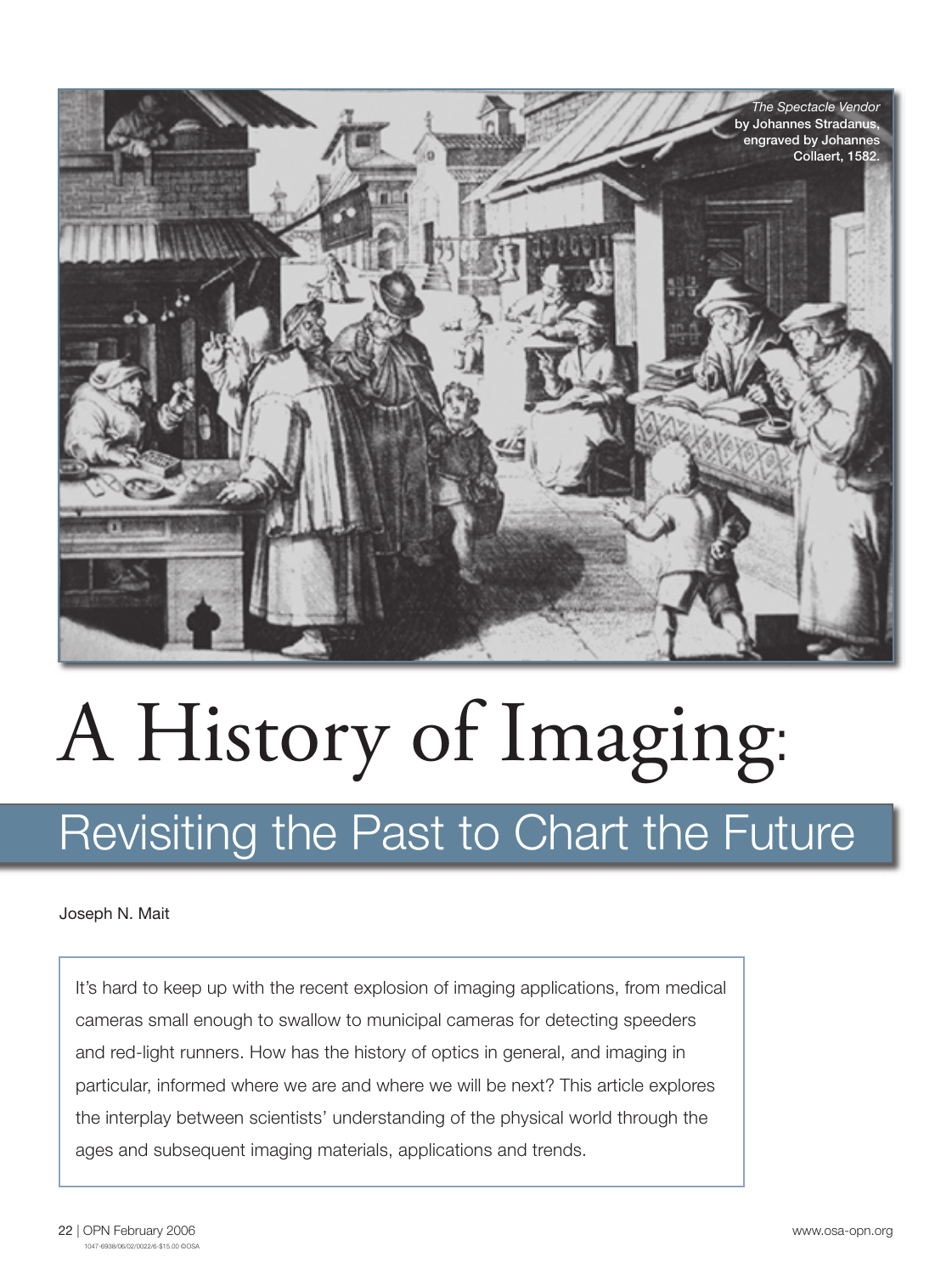

#### 300 BCE

Euclid's *Catoptrics* correctly notes that the angle of reflection is equal to the angle of incidence.

#### 1270

Spectacles, the first practical optical instrument, appear in Florence, Italy.



son team Hans and Zacharias Janssen introduce the compound microscope, a two-element optical system.

### MILESTONES IN IMAGING

hysical understanding begins with observation. Indeed, reflection, refraction and the hysical understanding begins<br>
with observation. Indeed,<br>
reflection, refraction and the<br>
ability of an appropriately shaped crystal to magnify an image were all observed in antiquity. Even Euclid's *Catoptrics*, written around 300 BCE (Before Common Era), correctly notes that the angle of reflection is equal to the angle of incidence. Refraction, on the other hand, was observed but not understood. Plato attributed it to man's flawed perception of reality.

The appearance in 1270 of a Latin translation of Alhazen's *Opticae Thesaurus*, written at the turn of the first millennium, provided Europeans with explanations of other imaging phenomena, but refraction remained elusive. That same year, Vitello, a Polish mathematician who studied in Italy, published a compendium of measured refracted angles. Unfortunately, however, his work was fraught with errors.

The first practical optical instrument—namely spectacles—appeared in 1270 as well, in Florence, Italy. Interestingly, spectacles do not represent a development in optics as much they do an advance in packaging. As evidenced by the writings of Bacon, Europeans were already aware of a lens's ability to magnify images. It was the application of this knowledge to the improvement of human vision—through a metal frame that held two lenses in front of a person's eyes—that made spectacles unique.

The introduction of spectacles demonstrated the maturity of two technologies necessary for producing optical instruments—metallurgy (packaging) and <sup>g</sup>lass making. Venice was well known for the quality of its glass. In fact, between 1287 and 1291, the hazards associated with numerous glass furnaces in Venice forced the town council to move all glass factories to Murano—an island to the north. This act of zoning had the effect



Telescope lengths increased to accommodate long focal length objectives that increased magnification and minimized defects.

of protecting the Venetians' secret of high quality glass manufacturing. Protection of these secrets was so important to the Venetian economy that the city's Council of Ten issued the following edict in 1547:

If a [glassmaking] workman transports his art into a foreign country to the injury of the republic, a message shall be sent to him to return; if he does not obey, the persons most nearly related to him shall be put into prison. If, notwithstanding the imprisonment of his relatives, he persists in remaining abroad, an emissary shall be commissioned to put him to death.

Venetians carried out this ultimate penalty on two occasions.

#### Magic lanterns, microscopes and multi-lens systems

The fabrication of lenses for spectacles may have also influenced the development of the first image projection system in the  $16<sup>th</sup>$  century. Known as the magic lantern, this system used an oil lamp and lens to project images painted on glass plates onto a screen. (Whether or not this application was also used by painters is a topic of considerable debate among art historians.) Given the presence of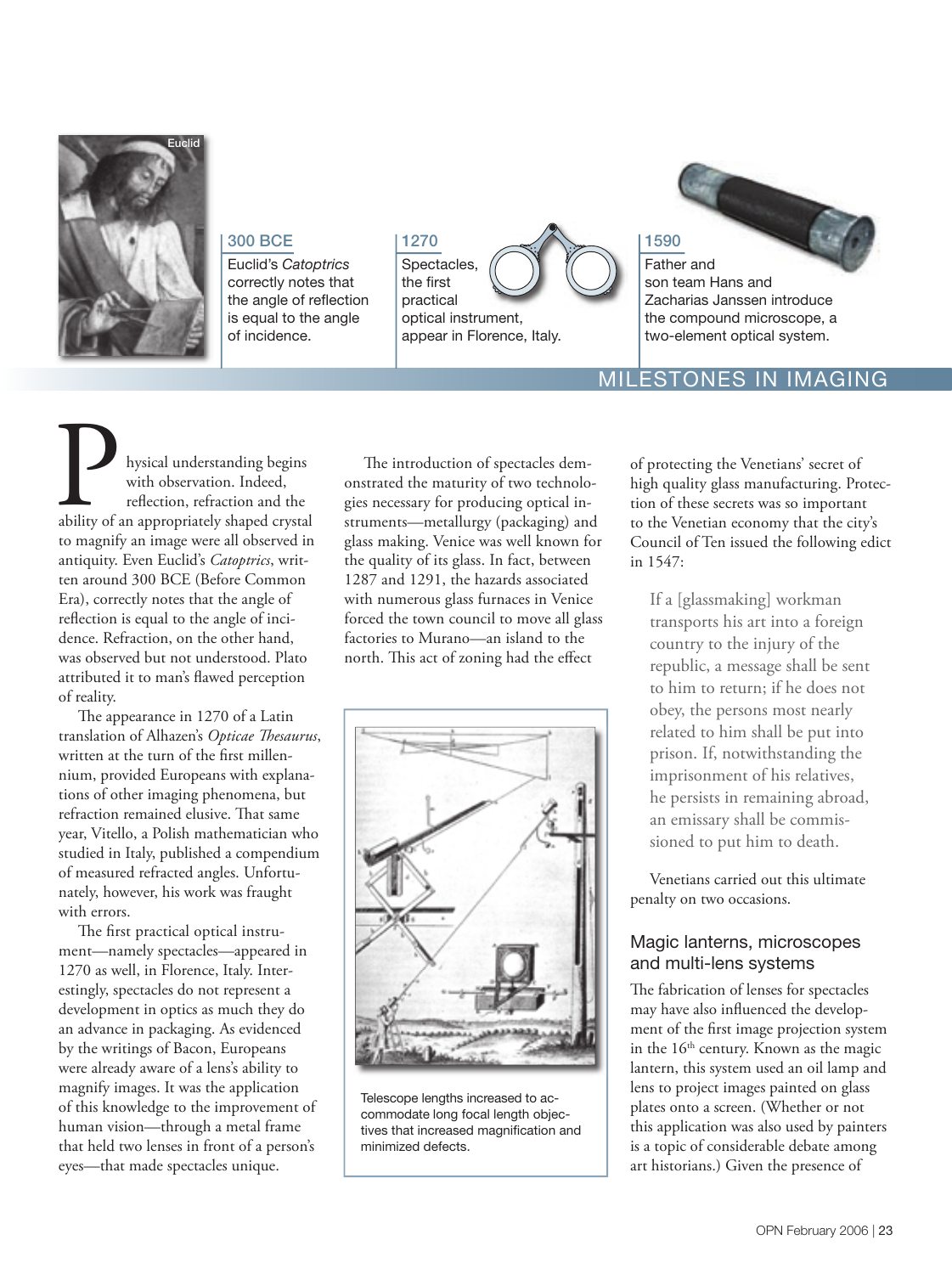

1610 Two different telescopes are introduced by **Lippershev** and Galileo. 1611 Kepler's *Dioptrice* and Neri's *Art of Glass* are published.



1621

Snell works out the law of refraction, the first comprehensive description of this phenomenon.

#### 1670

Newton derives the imaging equation, a keystone in optical design that relates the focal length of a lens to the distance between it and the object and image planes.

spectacles and magic lanterns in the early renaissance, it is puzzling that the development of the first multi-element optical instrument was so long delayed.

In 1590, the father and son team of Hans and Zacharias Janssen introduced the compound microscope, a two-element optical system. Apparently society was ready. Within 20 years of the microscope's invention, Lippershey and Galileo introduced two different telescope types, and Lippershey developed the binocular as well.

Two significant publications also appeared at this time, Kepler's *Dioptrice* in 1611 and Antonio Neri's *L'arte vetraria* (*The Art of Glass*) the subsequent year. Whereas Kepler provided the basics of first-order optics, Neri revealed the proper proportions of sodium, lime and silicates needed to manufacture high-quality glass. Together, these publications provided the means and motivation for widespread optical design. Neri's work made the Venetian edict obsolete.

Kepler's publication contains the first analysis of multi-lens systems. It also reveals a continued lack of understanding of refraction. Kepler's attempts to derive a law of refraction failed primarily because he relied on Vitello's error-ridden data. Lacking a general law of refraction, Kepler restricted his analysis to small angles. It wasn't until Snell worked out the law of refraction in 1621 that the phenomenon was completely explained. The law of refraction also appeared independently in Descartes' *Dioptrique*, published in 1637.

#### The birth of optical design

The law of refraction is the key that unlocked optical design. With it, Descartes derived the shape of a lens that would be needed to correct spherical aberration. In 1647, Cavalieri linked the focal length of a lens to the curvatures of the lens' surfaces and refractive index in what we now refer to as the lensmaker's formula. Finally, around 1670, Newton derived the imaging equation, a keystone in optical design that relates the focal length of a lens to the distance between it and its object and image planes.

Concurrently, several experiments were performed that revealed deeper aspects of the nature of light. Grimaldi's observations on white light diffracting

through a pinhole appeared posthumously in 1665, and Newton recorded his observations of white light dispersed by a prism the following year. Near the end of that decade, Bartholinus observed double refraction in calcite. By 1678, Huygens suggested that light travels as a wave. Later, in 1704, Newton declared that it travels as a ray. Newton's declaration carried considerable weight in the scientific community.

Given the extent of geometrical optics theory, improvements in optical instruments depended primarily on the properties of glass and mirrors, and people's ability to shape such elements. To compensate for material deficiencies, designs relied on multiple elements and distances



From C. R. Kurkjian and W. R. Prindle, "Perspectives on the History of Glass Composition," Journal of the American Ceramic Society, 81(4), 795-813 (1998).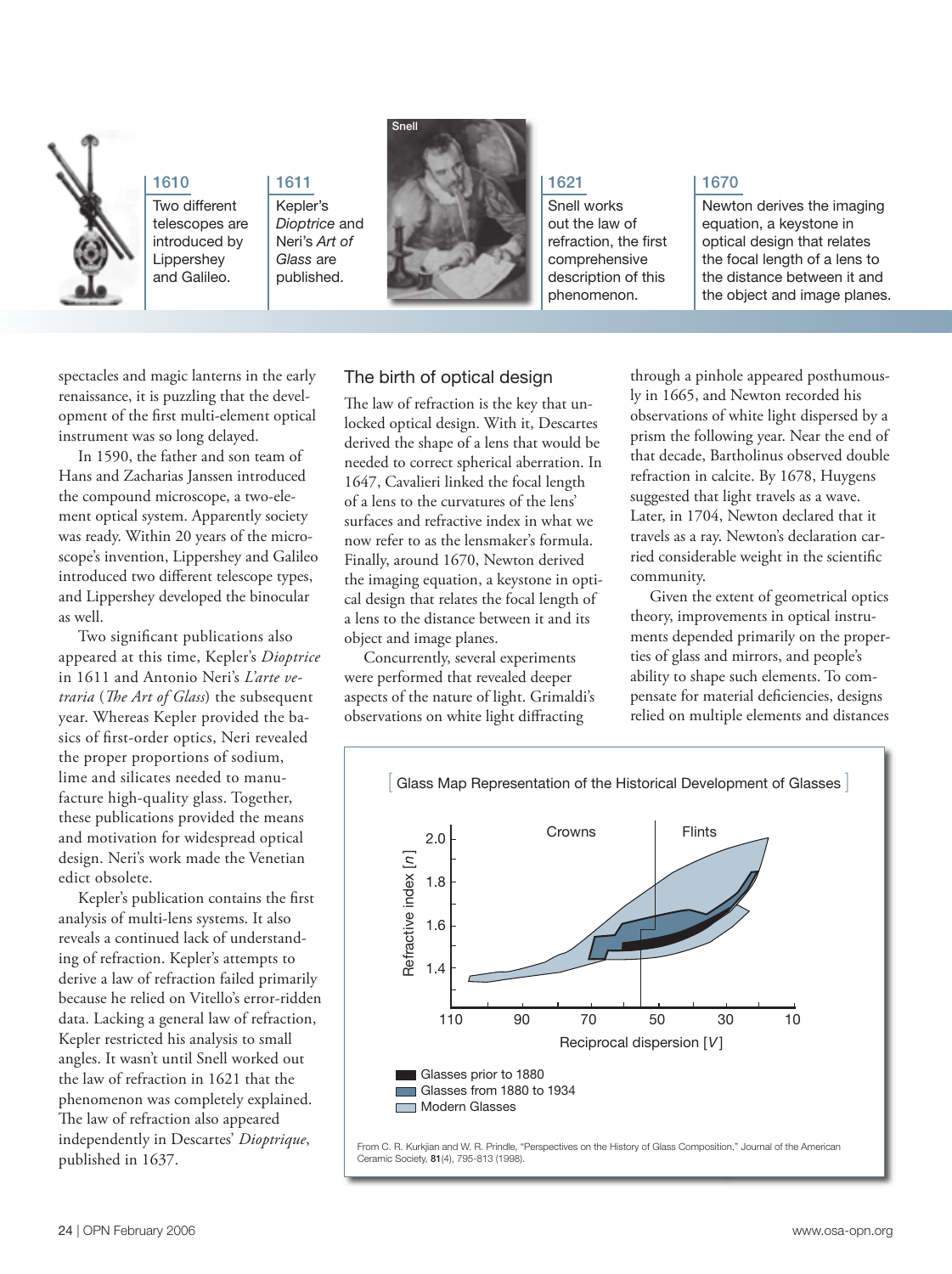

1674 **Ravenscroft** patents flint glass.



1678 **Huygens** suggests that

light travels as a wave.



#### 1704

Newton declares light travels as a ray.

1733 Hall corrects chromatic aberration using crown and flint

## MILESTONES IN IMAGING

to improve image quality. Telescope lengths, for example, increased to accommodate long focal length objectives that increased magnification and minimized defects. Further, the limited examples of glass led Newton to believe (erroneously) that chromatic dispersion was the same in all glasses. He therefore pursued the design of reflecting instruments since refractive solutions to correcting chromatic aberrations did not seem possible.

The appearance in 1662 of an English translation of Neri's book may have affected the work of British glassmaker George Ravenscroft, whose decision to add lead to the chemical composition of glass had a significant impact on optical glass. In 1674, Ravenscroft patented a method for making flint glass.

However, Newton's influence remained strong, and designs based on reflective elements dominated telescopes for years. In 1733, nearly 60 years after Ravenscroft's introduction of flint glass, amateur astronomer Hall used the disparate dispersion properties of crown and flint glasses to correct chromatic aberration.

#### Loosening Newton's grip

Compared with the  $17<sup>th</sup>$  century—which was marked by numerous advances in science and technology—the 18<sup>th</sup> century was quiet. Optical instruments made significant impacts on the fields of biology and astronomy. However, no deep gains in understanding were made in optical physics itself. That changed after the turn of the  $19<sup>th</sup>$  century, when the production of homogenous glass propelled optics further.

The collaboration between Guinand and Fraunhofer at a Bavarian glass melting workshop in 1809 led Fraunhofer to experiment with the material composition of glass. As a consequence, Fraunhofer not only produced high quality achromats, he characterized the dispersive properties of different glass compositions using his nascent spectroscopic techniques.

Fraunhofer's work in turn prompted the British Royal Society to support a similar British effort on glass. British support of Faraday led to further improvements in glass homogeneity. However, Faraday did little to advance the link between glass composition and its optical properties. Instead, advances in glass chemistry were conducted outside the mainstream. For example, Harcourt, an English clergyman, experimented with many of the new elements discovered in the 1830s, including cadmium, fluorine and magnesium, to determine their impact on the optical properties of glass.

Hall's invention of the achromat, combined with Fraunhofer's improvements in glass making, did much to loosen Newton's longstanding grip on optical design. Young's demonstration of light interference in 1801 further diminished Newton's dominance by bolstering the wave nature of light. A quarter century after the first evidence emerged to counter the particle theory, the wave nature of light was firmly established; it was validated with mathematical models for diffraction and polarization, culminating in 1865 with Maxwell's equations and his description of light as an electromagnetic wave.

#### From optical science to optical engineering

Armed with more and better materials, and a deeper understanding of optical physics, the optics community was poised in the 1870s to make significant strides in imaging. These advances were realized through a partnership of theory, application and materials expertise embodied by Abbe, Zeiss and Schott. Abbe's 1873 wave optical interpretation of image formation enabled a non-materials-based improvement to optical imaging. At the same time, Abbe and Schott studied the relationship among materials, their proportions and their influence on optical properties.

As a consequence of this productive collaboration, 19 of the 44 glasses described in the first Schott catalog in 1886 were new. Two years later, their first catalog supplement included 24 more new glass types. The confluence of physical understanding and materials moved optics into the realm of engineering and made Zeiss an international leader in optical instruments.

#### Modern imaging

At the turn of the 20<sup>th</sup> century, scientists were slowly revealing the quantum nature of matter and its links to light, and turning the argument of waves versus particles completely on its head. The discovery of the electron and its subsequent applications were to have a profound impact on imaging.

Just as scientists and engineers exploited the ray and wave nature of light to great effect in the past, recent research-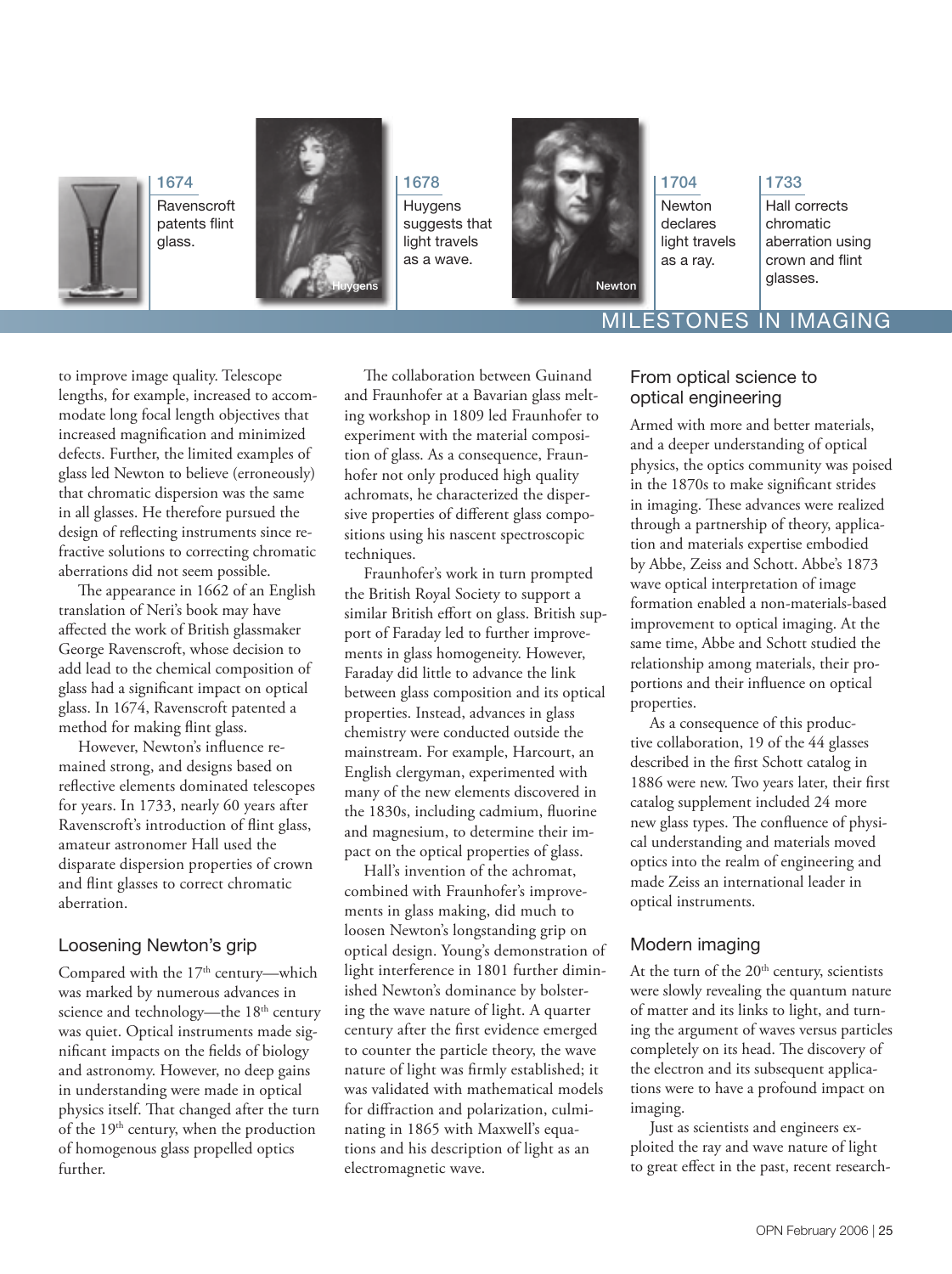### 1801

Light interference is demonstrated by Young.



#### 1809

Fraunhofer produces high quality achromats and characterizes the dispersive properties of different glass compositions.



Daguerre introduces an early form of photograph—the daguerreotype—in which an image is exposed on polished silver. The invention of photography has little impact on optical design. 1865

Maxwell's equations help to firmly establish the wave theory of light.

ers have applied optics' quantum nature to new imaging modalities—for example, quantum coincidence imaging. Coincidence imaging is an indirect form of imaging that does not use optical elements to map object points to image points.

Rather, it relies on a pair of quantum entangled photons that travel two different optical paths, one of which contains the object to be imaged, and the other with no object. The photon that traverses the object path is collected by a single photodetector, while the one in the nonobject path is collected by a photodetector array.

An image is formed by correlating the output from the photodetector with that from the photodetector array. In some respects, the configuration resembles a holographic recording wherein coherent signal and reference beams are mixed on film. (Holography is another indirect method of imaging; it is made possible through the marriage of wave optics and film.) In coincidence imaging, "mixing" occurs using electronic correlation.

Electronic fabrication technologies have also recently impacted the fabrication of optical materials. For most of optics' 400-year history, chemistry and large-scale geometry have provided the means for controlling light. By contrast, in the early  $20<sup>th</sup>$  century, ruling engines and holography stressed small-scale geometry to bend light via diffraction. Modern diffractive optics is one of the first optical technologies to benefit from precision patterning borrowed from the fabrication of electronics.

As minimum feature sizes have shrunk from several wavelengths to a wavelength

or less, precision patterning can be used to engineer the dispersive properties of a material. Consequently, the fabrication of materials with negative indices of refraction is now possible. This realization has led the optics community back to the basics—to take a close look at the law of refraction.

1837

The use of a flat slab of negative index material for imaging is a significant application in this area that leads to resolutions of less than a wavelength. Optical elements formed out of negative index materials are predicted to produce smaller degrees of aberration than their positive counterparts. The engineering of these new materials could therefore expand the glass map and take the work of Abbe, Schott and Zeiss to a totally new level.

Perhaps the most powerful advance in the  $20<sup>th</sup>$  century was the marriage of the physicist's elementary particles (the electron and the photon) with Shannon's elementary particle of information (the bit). Shannon's theory of information, which emerged in the late 1940s, did much to influence how people thought about images, the imaging process and optical systems in general. At that time, electronic processing was analog and onedimensional, and required a collection of discrete components; optics offered considerable advantages in throughput and parallel processing.

But the invention of the charged coupled device detector in 1969 contributed to a shift away from optical processing. Electronic detection allowed optical



Courtesy of the University of Arizona



Courtesy of Duke University

These imaging systems were designed to be thin without compromising optical performance using computational imaging techniques. (a) The visible imager (lower right) next to a conventional imager with comparable performance. (b) The optics for this infrared imager are no more than 3.5 mm in depth.